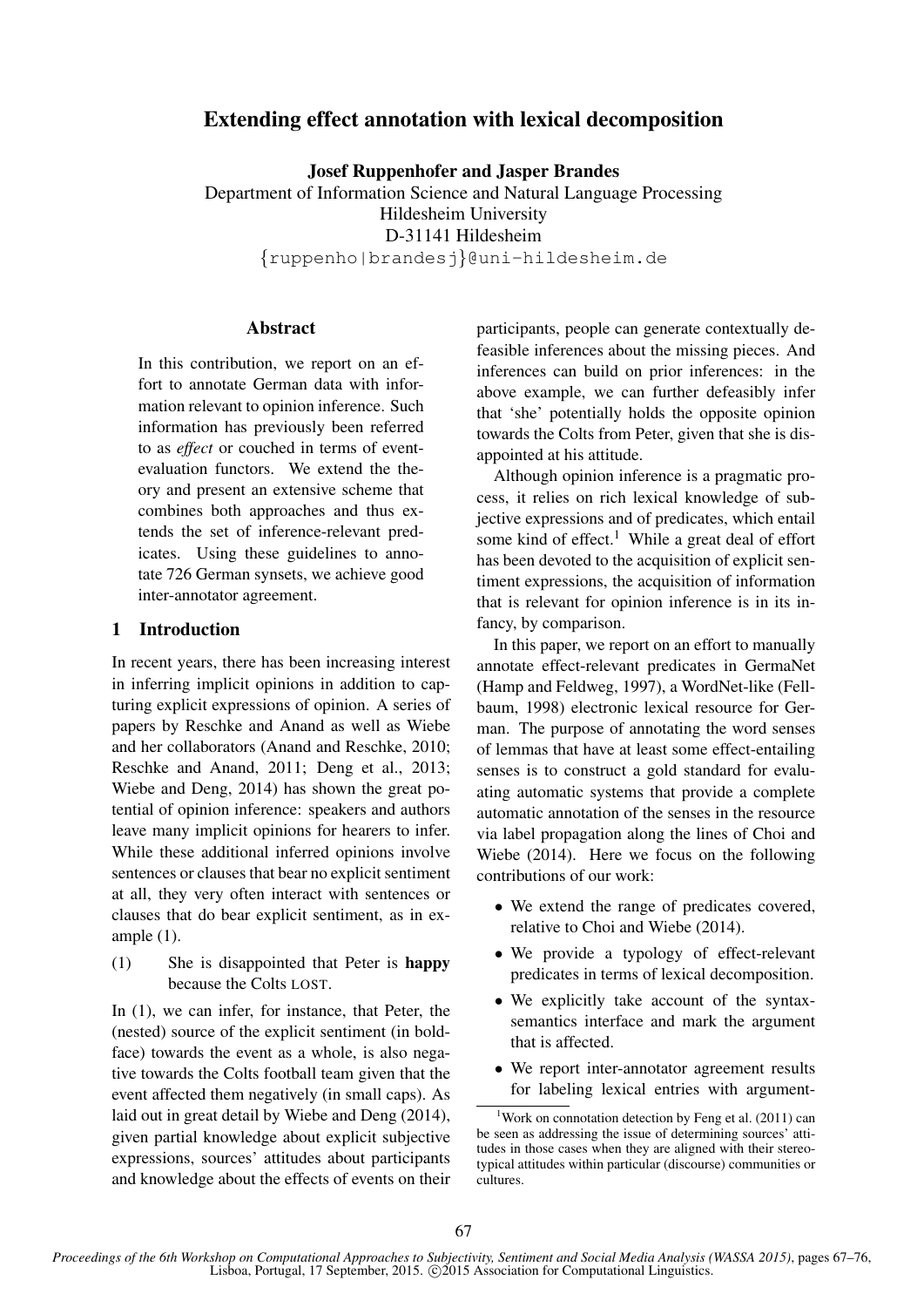specific effect information, whereas so far only agreement on annotations of corpus instances has been studied.

This paper proceeds as follows. In §2, we present related work. In §3, we describe the way we chose the lexical entries we annotated. §4 lays out our own annotation scheme and its differences to prior work. We report on the inter-annotator agreement that we were able to achieve applying our scheme in §5. We offer our conclusions in §6.

# 2 Related work

The relevance of predicates to the inference of attitudes towards the events they are used to refer to was explored by Reschke and Anand (2011) who treat predicates and their arguments as functors that map tuples of argument and verb properties to evaluations. An example is given in Table 1. The first line of the table applies to the situation where there is a possessor (x) who is valued positively by some nested source and a possession (y) that is also valued positively. If the relation between them is *have* (third column), that relation is valued positively from the external point-of-view. If the relation is *lack*, that relation is valued negatively. The table shows that the reasoning for *lack* also applies to events of withholding and depriving which result in lack. $^{2}$ 

| $\mathbf{X}$ |  | have lack withhold deprive |        |
|--------------|--|----------------------------|--------|
|              |  |                            |        |
|              |  |                            | undef. |
|              |  |                            |        |
|              |  |                            | undef  |

Table 1: Functors for verbs embedding a state of possession

It is important to keep in mind that the goal of the inference procedure is to assess the attitude of an external observer on the event. Thus, while an external viewer may feel positively towards a situation where a person he or she dislikes, *x*, lacks something desirable, *y*, the relevant possessor, *x*, will most likely feel negatively about this lack. Reschke and Anand's functor are intended only to capture the former attitude, of the observer, but not the latter, of the participant. $3$ 

Reschke and Anand (2011) focus on classes of verbs assuming that verb classes such as verbs of creation behave consistently due to lexical entailments about their arguments. They focus on three prominent kinds of entailments: ones related to possession, existence and affectedness. Reschke and Anand (2011) test the correctness of the predictions generated by their theory by annotating actual corpus instances. They do not evaluate the agreement on the presence of the lexical entailments for predicates themselves. Instead, they simply identified the verbs having particular lexical entailments by inspecting FrameNet's frames (Baker et al., 1998; Ruppenhofer et al., 2010) and its hierarchy.

While acquisition or validation of a large lexicon was not the aim of Reschke and Anand (2011), it is the focus of later work by Choi and Wiebe (2014) who seek to generate EffectWord-Net, a large lexical resource based on WordNet, in which information relevant for opinion inferences is recorded. The notion to which the annotation of the WordNet word senses appeals is that of effect rather than the more specific entailments used by Reschke and Anand (2011). The idea is that in order to determine a nested source's view on an event, one first needs to look at the positive or negative effect that the event has on its object.<sup>4</sup> In combination with the attitude towards the object this yields the evaluation of the state that results from the event. That evaluation can then be transferred onto the agent or cause responsible for bringing about the effect, and onto the overall action brought about by the agent or cause. Consider this example taken from Choi and Wiebe (2014):

(2) The bill would curb skyrocketing health care costs.

The reasoning applied to this example is that since *skyrocketing* conveys negative sentiment towards *curb*'s object *health care costs*, which is negativey affected by the event of curbing, we understand that the writer feels positively towards the curbing event and the *bill* that brings it about.

The idea of looking specifically at the positive or negative effect on a particular affected entity (=object) features only in Choi and Wiebe's

<sup>2</sup>The possessor x of *withhold* and *deprive* is the grammatical object of these verbs in active-form sentences rather than the subject as in the case of *have* and *lack*. However, this difference is unimportant to the logic that applies.

<sup>&</sup>lt;sup>3</sup>In cases where the participant and the reporter/observer

coincide, as when somebodys says "I don't have any money", the two judgements also coincide. But this is just contingently and not necessarily the case.

<sup>&</sup>lt;sup>4</sup>Note that as in the case of Reschke and Anand  $(2011)$ , the goal is to infer the attitude of an external viewer toward the event, rather than that of a participant.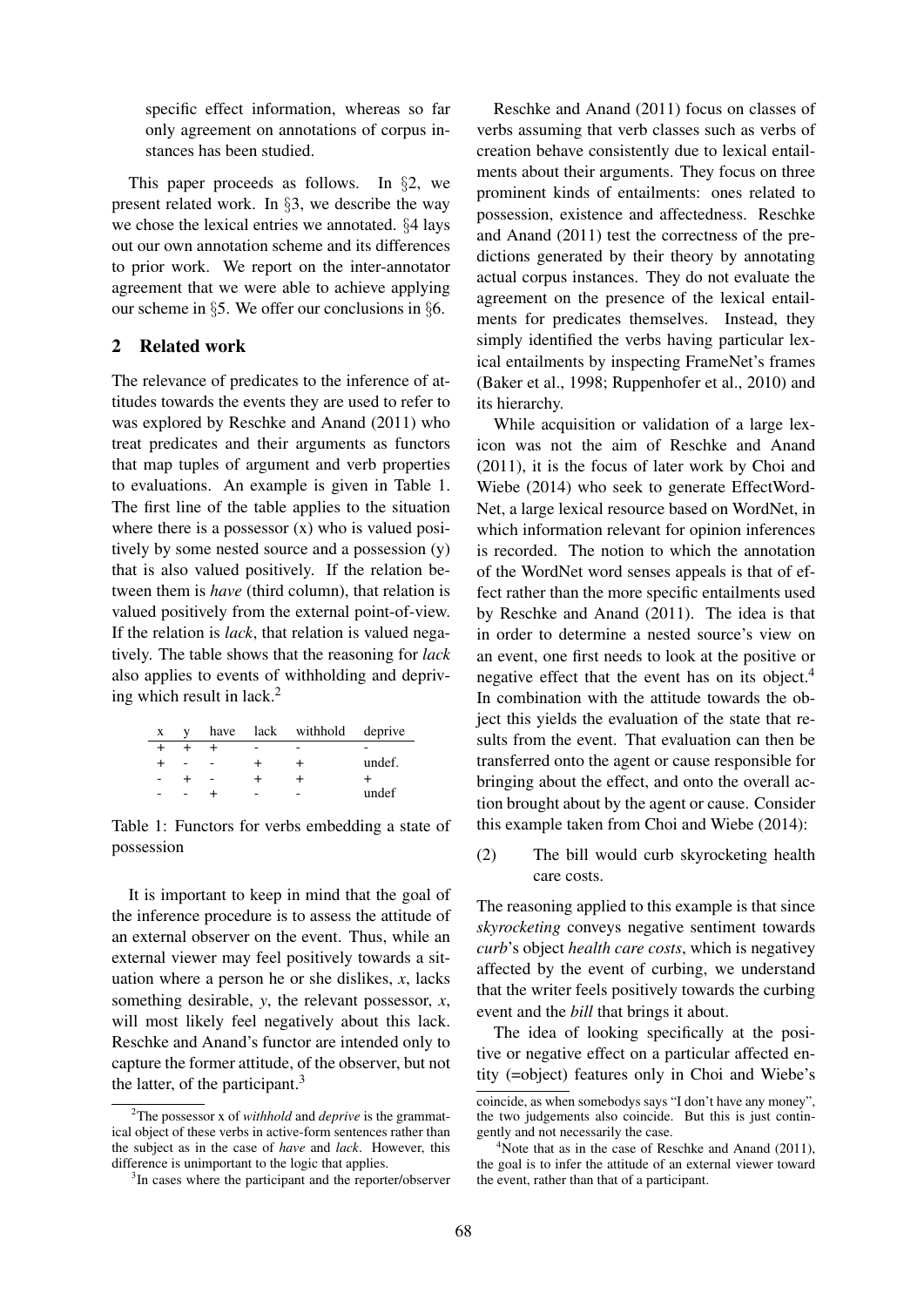(2014) theory. In the work of Reschke and Anand (2011), it is left implicit. Consider again Table 1: the plus and minus signs encode attitudes of an external viewer towards participants and events but they do not capture the nature of how (some) participants are affected. Further, as indicated by the variable names for the participants  $(x, y)$ , no affected entity is identified.

In the work of Choi and Wiebe (2014), all WordNet word senses of 1143 lemmas were manually annotated as +/-effect. This data was then used as seed and test data for a label propagation algorithm that spread effect information throughout WordNet. In a prior study by Deng et al. (2013), textual instances of effect-predicates were annotated as triples consisting of  $\leq$  agent,  $+/-$ effect event,object $> .^5$  In addition, the writer's attitude toward the agents and objects of those events was captured.

# 3 Data

As noted in the introduction, our ultimate goal is to create a WordNet-like resource for German with information relevant to opinion inference that is similar to the English EffectWordNet. Following the approach of Choi and Wiebe (2014), we want to annotate word senses in GermaNet V9.0 (Hamp and Feldweg, 1997), the sister resource to Word-Net for German, that can serve both as training / seed data for automatic methods for graph-based label propagation, and also as a gold standard for evaluating automatic methods.

In picking German synsets to annotate, we made use of the work done by the EffectWordNet group. We extracted all 745 synsets from the EffectWordNet gold standard that were annotated as either +effect or -effect. We omitted all synsets annotated as Null in the source synsets. We then retrieved 273 corresponding German synsets from BabelNet (Navigli and Ponzetto, 2010) on the basis of the WordNet synset IDs. Using the German lemma information and the POS information in BabelNet, we next extracted 998 unique synsets from GermaNet that contained any word senses for the lemmas found in the 273 BabelNet synsets. After expanding the set again based on lemmas found in GermaNet but not in BabelNet, we obtained 1492 GermaNet synsets.

As we will show in §4.2, our annotation scheme

does not only focus on the *effect* on an entity caused by an agent but also allows for the annotation of uncaused states an entity may find itself in. We therefore must include inchoative and resultative verbs as well as resultative adjectives in our data set. Thus, we manually culled inchoative verbs such as *aufbluhen ¨* 'blossom', resultative verbs like *verblühen* 'wither' and adjectives (e.g. *hoch*, 'high') from various German lexicons. We extracted all corresponding GermaNet synsets by their lemma and POS information, resulting in 163 verbal and 52 adjectival synsets. After removing duplicate synsets that were found a second time as part of the search for uncaused states, our final data set consists of 1667 GermaNet synsets.

Figure 1 displays an instance of a GermaNet synset, along with its annotations. The key parts for our purposes are

- a the initial pair of square brackets containing our effect annotations (bold-face);
- b the orth forms set, which lists the lemmas of the synset (underlined);
- c the paraphrases, which help us understand the intended senses of the lemmas (italics);
- d and the example sentences (lines beginning with "# GermaNet").

Unlike in (Effect)WordNet, each example sentence is accompanied by a syntactic subcategorization frame which lists the set of arguments and adjuncts occurring with the lemma being exemplified. Thus, in the first sentence, *gefallen* is realized with a noun phrase in nominative case (NN) and another in dative case (DN). We refer to these morphosyntactic phrase labels in our effect annotations, as illustrated by the arrows in Figure 1. For instance, the initial block in the example says that for the verb *mögen* 'like' the participant coded as an accusative noun phrase (AN) is positively affected, whereas for the verb *gefallen* 'please' the participant coded as a nominative case noun phrase (NN) is positively affected.

As suggested by the synset in Figure 1, taking valence information into account is important: without it, we are unable to reliably identify which argument is affected in which way. Ideally, we could make use of either a German counterpart to PropBank or FrameNet. However, there is no German PropBank and the Salsa lexicon (Burchardt et al., 2006), which uses the FrameNet formalism, has too low a coverage. It thus makes most sense

 $5$ We follow Choi and Wiebe (2014) and apply the more recent term *+/-effect* instead of the earlier *goodFor/badFor*.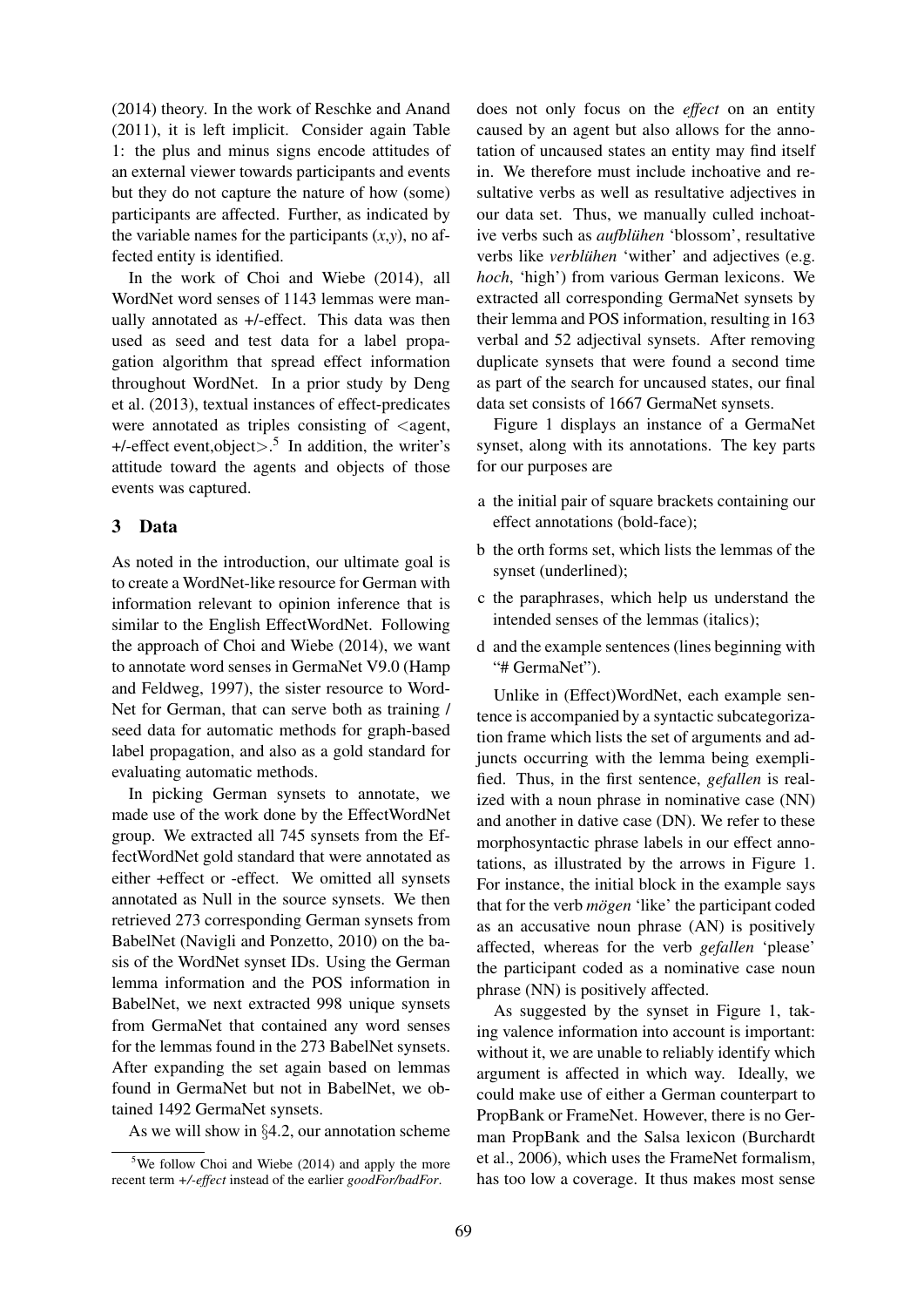```
35: [+Effect:AN:mögen;+Effect:NN:gefallen] id: 52110, orth forms: [gefallen, mögen],
paraphrases: jewand findet etwas gut; jemandem angenehm sein; jemanden
oder etwas gern haben, lieben (etwas schwächere Form)
verben Allgemein [annotation-uncertain|meaning-uncertain]
# GermaNet: Ihm gefällt Klassische Musik. NN.DN
# GermaNet: Er mag diese Musik. NN.AN
```
Figure 1: Annotation of a synset

to use GermaNet which is large, structured on the sense-level and has example sentences with associated subcategorization patterns that allow us to access at least syntactic, if not semantic valence.<sup>6</sup> We supply our annotation labels with the understanding that they cover only the syntactic frames exemplified by GermaNet. While these may not include all possible frames, they seem to cover the major syntactic frames for the predicates.

#### 4 Scheme

Our overall approach is a mixture of the functor approach to event evaluation of Reschke and Anand (2011) and of the object-focused approach of Choi and Wiebe (2014). Like Choi and Wiebe (2014) we annotate synsets in a WordNet-like resource but inspired by Reschke and Anand (2011) we annotate a wider variety of predicates and also cover cases where the focus on an affected object alone is not enough to allow a judgment about how the event as a whole should be evaluated.

For practical reasons, our annotations are done with reference to syntactic subcategorization frames that come with example sentences for the GermaNet synsets. Conceptually, we find it useful to reason about the annotation task in terms of lexical decompositions and semantic roles along the lines of e.g. Rappaport Hovav and Levin (1998) and Tenny (1994), *inter alia*.

We present our basic approach in §4.1 and discuss extensions to it and further considerations in the following subsections §4.2-§4.4.

#### 4.1 Underlying linguistic model of effects

Let us consider the prototypical case of predicates relevant for opinion inference, namely ones that involve a causal event (*Cause*) that brings about a resulting event, the (*Effect*). A clear example of such a predicate is *produce* in (3).

### (3) [The explosion Cause] PRODUCED [a loud "bang" Effect].

Example (3) would be a simple +effect-verb in terms of Choi and Wiebe (2014). So it is for us: we mark its German counterpart *produzieren* as  $+Effect: AN$  to capture the positive effect on its accusative object.

However, in many cases, the effect does not appear directly as a single argument of the predicate but is expressed in two semantically interconnected phrases, one expressing an affected participant and another expressing the relevant situation that affects that participant. The *Patient* is typically realized as an object for verbal predicates. The situation-referring constituent, which we call *Eventuality*, can be of various forms: it can be a verb phrase (4), an adjectival phrase (5), a prepositional phrase, or some other type of unit that can function as a predicate. Semantically, the Patient is the 'subject' of the Eventuality predicate: e.g. (5) could be paraphrased as 'My mortal fear and faintness brings it about that I am deadly pale.'

- (4) [The explosion Cause] MADE [me Patient] [fear for my life Eventuality].
- (5) [My mortal fear and faintness Cause] must have MADE [me Patient] [deadly pale Eventuality].

In our annotation scheme, rather than leave these cases out of consideration, we explicitly record that, in order to assess the effect on the Patient in object position, we need to consider the Eventuality expressed in the secondary predicate. We mark this dependence between the two phrases with the symbol ∼. For instance, for the German equivalent of *make* in (5), *machen*, we would mark Effect:AN∼BM not specifying + or -, where AN represents the accusative object and BM (adverbial of manner) covers the adjectival secondary predicate. This information can be used to, for instance, compose the polarity of the sentence in (4) as follows. First, we compute if 'me/I fear for my

<sup>6</sup> Further example sentences are available through the WebCage corpus (Henrich et al., 2012) which, however, lack explicit syntactic frame information. We only use these additional sentences to ascertain the relevant meaning.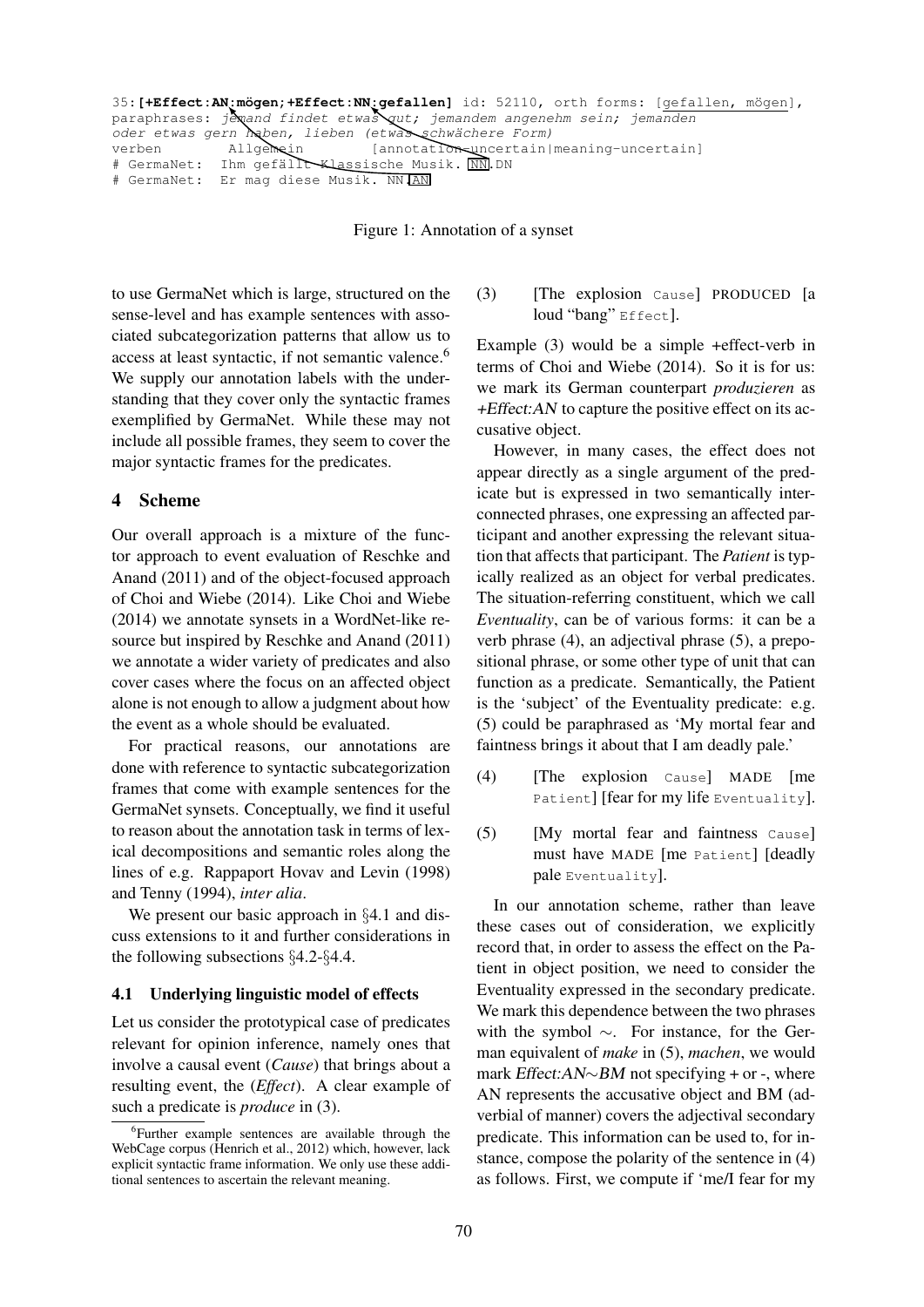life' is a positive or negative event, for which we can use information in our resource about the verb *fear*. Second, we input the result of that first computation to the basic cause-event reasoning used for the simple case in (3).

While verbs like *cause* and *make* are very generic and require the nature of the Eventuality to be specified explicitly, other verbs can be thought of as incorporating the Eventuality. For instance, we can think of the event structure of *carve* as "Agent causes Patient to exist by carving it" (cf. example (6)). In the syntax, the Eventuality "to exist" is not expressed because it is already contained in the meaning of *carve*.

(6) As well as painting, [he Agent] CARVED [images Patient] from sandalwood.

For the verb *carve*, we record that its active-form object is its Patient, which we take to be positively affected by coming into existence, in line with Reschke and Anand (2011)'s Existence entailment or the guidance of Deng & Wiebe's annotation manual that "To Exist is Good". The annotation for German *schnitzen* would be +Effect:AN. In a parallel way, verbs of destruction can be thought of as including a negation of the existence-eventuality: *destroy* is "Agent causes Patient to no longer exist". Accordingly, we would mark the Patients of *destroy* and *kill* as negatively affected: the German counterparts *zerstören* and *töten* would receive the annotation -*Effect:AN* for their accusative objects.

If we allow that the Eventuality can be implicit in the verb's meaning, we can also analyze verbs related to transfer in a similar way. The meaning of *give* is "Agent causes Recipient to have Theme" but in the syntax there is no separate expression of the notion of having: it is incorporated by *give*. As in the case of *make* in (4–5) the positive or negative quality of the Effect cannot be assessed based on either the Recipient or the Theme alone.

(7) [Bill Agent] GAVE [my mom Recipient] [a valuable painting Theme].

It is clear that we first need to figure out the Effect's polarity on the basis of "Recipient have Theme", for which we reason along the lines of Reschke and Anand's functor in Table 1. From there, we can proceed to the general level of "Cause causes Effect". Accordingly, the annotation for German *geben* would be Effect:DN∼AN, which captures the dependence between the dative Recipient phrase (DN) and the accusative Theme phrase (AN). Note that the order matters: the (animate) Recipient's state changes more saliently by coming into possession of the (inanimate) Theme than the other way around. For (7), we reason with Reschke and Anand (2011) that it's good if a person we like has something good. Assuming we like our mothers, the possession of the valuable painting is good. Since agents and causes get credit and blame for the good and bad things they bring about, Bill is evaluated positively.

The idea of decomposing verb meanings can be applied to yet more verb groups. For instance, verbs that refer to an item attaining a lower or higher position on a scale can be decomposed as "Cause causes Item to be higher/lower (on some scale)", with the Eventuality "to be higher/lower" being implicit.

(8) [Water privatization Cause] RAISED [prices Item].

While Deng & Wiebe treat increases as a metaphorical case of existence, the evaluative logic behind these cases could also be couched as a functor in the style of Reschke and Anand (2011). Basically, "Increase is good, decrease is bad". For the German equivalent of *raise*, erhöhen we would annotate +Effect:AN to capture the positive effect on its accusative object. For the antonym *senken*, we would annotate -Effect:AN.

### 4.2 Evaluation of pure states / post-states

The last examples of the previous section suggest that there is no particular reason to focus solely on verbs that contain causation as part of their meaning. Just as we treat both *good* and *improve* (or: *bad* and *deteriorate*) as equally relevant explicit sentiment predicates, so we can treat the non-subjective adjective *high* (or: *low*), the intransitive verb *rise* (or: *decline, fall*) and the transitive verb *raise* (or: *decrease, lower*) as relevant to opinion inference.

As argued by Reschke and Anand (2011), "The evaluation of a change of state is equivalent to the evaluation of the end state.". This can be readily seen by taking into account sets of lexical decompositions such as those for the verbs *raise* and *rise* and the adjective *high* in (9–11), which alert us to series of related predicates and make explicit what the relevant (end) states are.

- (9) causative *raise.v*: [x CAUSE [BECOME [y  $\langle$ high $>$ ]]]
- (10) inchoative *rise.v*: [BECOME [y <high>]]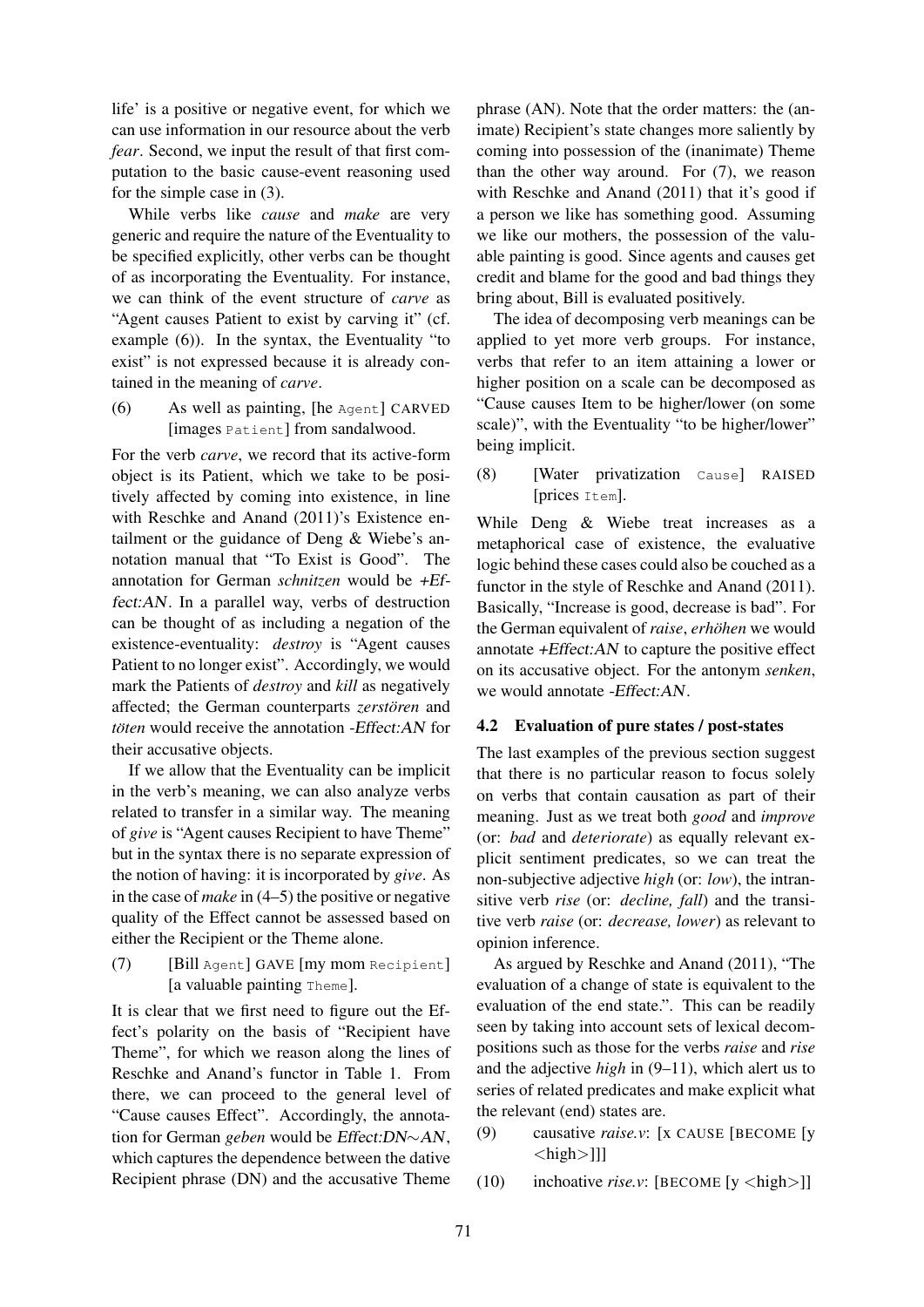# (11) stative  $high.a$ : [y  $\langle high \rangle$ ]

Regarding the scalar predicates *high* and *low*, we reason "more is good, less is bad". Analogously to the object of the transitive *raise* or the subject of the intransitive *rise*, we thus mark the head noun that is modified by the adjective *high* as being in a positive state. Similarly, we annotate the head of *low* as being in a negative state. Recall that "in a positive state" for *high* is meant to metaphorically take the perspective of the entity referred to by the head, for example *rents* in (12). The overall evaluation of the situation described by (12) also depends on the evaluation of the external viewer's attitude towards high rents: if he or she is a landlord, it will tend to be positive; if he or she is a renter, it is most likely negative.

(12) She said [rents Item] are HIGH in Paris.

The states that are relevant to opinion inference are not necessarily ones with a single participant. There are also cases of relational states that we need to take into account. The verbs of possession covered by the functor in Table 1 are one important subclass. But we can also consider predicates like *similar*, *like*, and *resemble*, which talk about states of similarity ( $[y \text{ } < \text{similar} > z]$ ).

(13) Charles Krauthammer said . . . "[Putin Item1] is LIKE [Hitler Item2] but he's more subtle and he's also weaker, ..."

Basically, if there is sentiment towards Item2, then it is imputed to Item1 as well by dint of the comparison (cf. Table 2). By paying attention to lexical decompositions, we know that we can reason in a parallel way about inchoative verbs and causative verbs that denote events with an end state of (dis)similarity. Accordingly, for the causative predicate like *angleichen* 'make sth equal to sth else', we would mark Effect:AN∼DN to capture the fact that the Effect on the changed accusative object depends on the nature of the dative object. Note that in this case, unlike with *geben* in (7) the accusative phrase refers to the affected participant. The ordering of the arguments around the "∼"-symbol thus captures information that is lost in Anand and Reschke's notation, where affected participants are not identified.

A second prominent class of relational states are, interestingly enough, inherent sentiment predicates.

(14) My best friend Martha just told me that [she Experiencer] LOVES [Sarah Palin Stimulus].

| Item1 | Item2   similar differ |  |
|-------|------------------------|--|
|       |                        |  |
|       |                        |  |
|       |                        |  |
|       |                        |  |

Table 2: Functor for predicates of similarity

While the Experiencer's inherent positive sentiment specified by *love* toward the Stimulus-object is clear, the state itself is also open to support opinion inferences. The basic reasoning could be couched as "positive/negative sentiment is useful/harmful for the Stimulus". Accordingly, for the verb *lieben* 'love', we mark the object as being in a positive effect state (+Effect:AN).

Example (14) is underspecified. Assuming that the speaker approves of Sarah Palin herself, she will feel positive that her friend shares the sentiment. Assuming that the speaker has so far not liked Sarah Palin, he or she may now have a conflicted attitude towards her friend Martha. Martha's positive sentiment benefits Sarah Palin, and since the speaker does not like Palin, he or she should therefore also disapprove of the source of that (emotional) support for Palin.

A third large class of relational states concerns locative prepositions and causative predicates such as *put, throw, remove* etc. If the (post-)state is valued in some way, then so is the event (and potentially its author). For concrete physical locations, it is, however, often not obvious what value to attach to the Figure and Ground arguments a priori. Even Grounds that come heavily connotated with one polarity, can carry a different polarity, when we take into account the specifics of Figure and Ground (cf. (15) vs. (16)). For metaphorical locations, it seems that the 'Ground' expressions that metaphorically evoke a state are often readily interpretable as to polarity, as in (17). The operative logic for these cases is that "good/bad entities should be in good/bad states" (cf. Table 3).

- (15) [The laundry Figure] LAY [in the mud Ground].
- $(16)$  [The rhinoceros Figure] LAY [in the mud Ground].
- (17) . . . they DROVE [the company Figure] [into the ditch Ground].

The German verb *liegen* 'lie' would be marked as Effect:NN∼BL to capture the fact that the effect on the Figure, coded as a nominative noun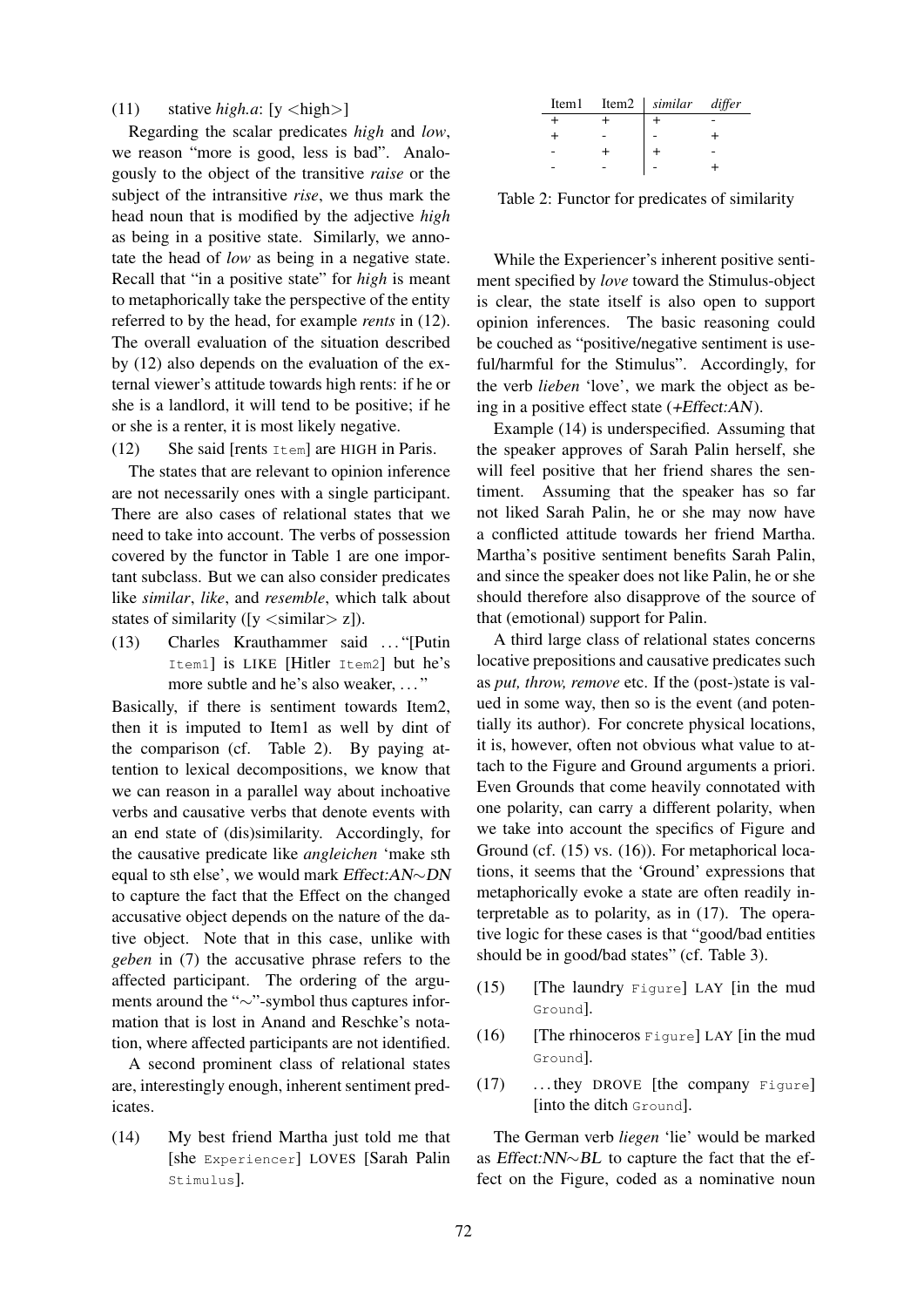| Figure Ground $\int$ <i>in out of</i> |  |
|---------------------------------------|--|
|                                       |  |
|                                       |  |
|                                       |  |
|                                       |  |

Table 3: Functor for predicates of location

phrase (NN), depends on the nature of the Ground, coded as a kind of locative adverbial phrase (BL).

With some locative verbs, we face a certain difficulty because they incorporate their Theme argument. E.g. *asphaltieren* 'to asphalt, tarmac' refers to a transfer of some material onto a surface. The evaluation of tarmacking depends on whether we think the 'Theme' (=asphalt) is appropriately put on the location in question. We can mark the location as affected but the polarity depends on the theme. Since it is not realized explicitly as a phrase, we hint at its relevance by annotating Effect:AN∼Context.

#### 4.3 Logical operators

While we can often identify states (and specifically, post-states) as the most relevant concept for opinion-inference, it is clear that we need to deal with certain logical operators that can occur inside complex semantic decompositions. Consider *enable* and *possible*.

- (18) This workshop ENABLED delegates to learn more about practical intervention strategies.
- (19) This workshop made it POSSIBLE for delegates to learn more about practical intervention strategies.
- (20) It is POSSIBLE for delegates to learn more about practical intervention strategies.

The causative verb *enable* allows for paraphrases as in (19). If we focus solely on the effect of (19), we get sentence (20). Although possibility is certainly different from existence, the logic is the same: to be possible is good, to be impossible is bad. Accordingly, if we approve of the delegates' learning about practical intervention strategies, we will approve of the workshop. Since permission and requirement can be couched in terms of possibility, the aforementioned logic also applies to predicates such as *obligatory*, *permit* etc.

(21) It was OBLIGATORY to eat fish on certain fast days laid down by the church.

In (21), we can paraphrase *obligatory* as "not possible not to do X". Assuming eating fish is viewed negatively, not eating it is positive. The possibility of not eating it is positive, too, but once that possibility is negated, we are left with a negatively evaluated situation. Similarly, if in (18) we replaced *enable* by *prevent* (and adjusted other syntax accordingly), we would come to the opposite conclusion because *prevent* can be decomposed as "cause it not to be possible for X to do Y".

### 4.4 Pragmatic inference vs. lexical sentiment

It is desirable to keep the positive/negative state characterization of a predicate separate from any additional sentiment that the predicate may carry. To modify an example of Reschke and Anand (2011), consider the following pair of sentences:

(22) Tom injured the burglar.

#### (23) Tom abused the burglar.

Both sentences imply a negative effect on the burglar. Given that the burglar is likely evaluated negatively, we could infer that the injuring event and its agent are evaluated positively or at least neutrally in (22). In (23), this is not possible since *abuse* lexically specifies negative evaluation on the abusing event and its author, however deserving of injury the abusee may be. In our annotation, the negative effect on the victim of abuse is preserved. We prefer to let the lexical sentiment information conflict with, and override, the effect-based inference. This makes sense as the negative evaluation of the victim may (at least for some people) constitute an attenuating circumstance. If we ignored the effect altogether, this nuance would be lost.

For some words, the choice between a treatment in terms of lexically inherent sentiment and a treatment as pragmatic inference is difficult to make. As an example, consider the verb *fawn*. On the lexical analysis, the negative characterization of another person's speech as fawning is inherent in the meaning of *fawn*. On the inference account, it just happens that speakers often describe other people's behavior as fawning when they themselves dislike the person that the other people have positive sentiment for. The inference that the speaker disapproves of the fawning and of the fawners would then simply follow from the logic applied to sentiment states (cf. §4.2).

(24) The critics at Cannes FAWNED all over these like they'd never seen kung fu before . . .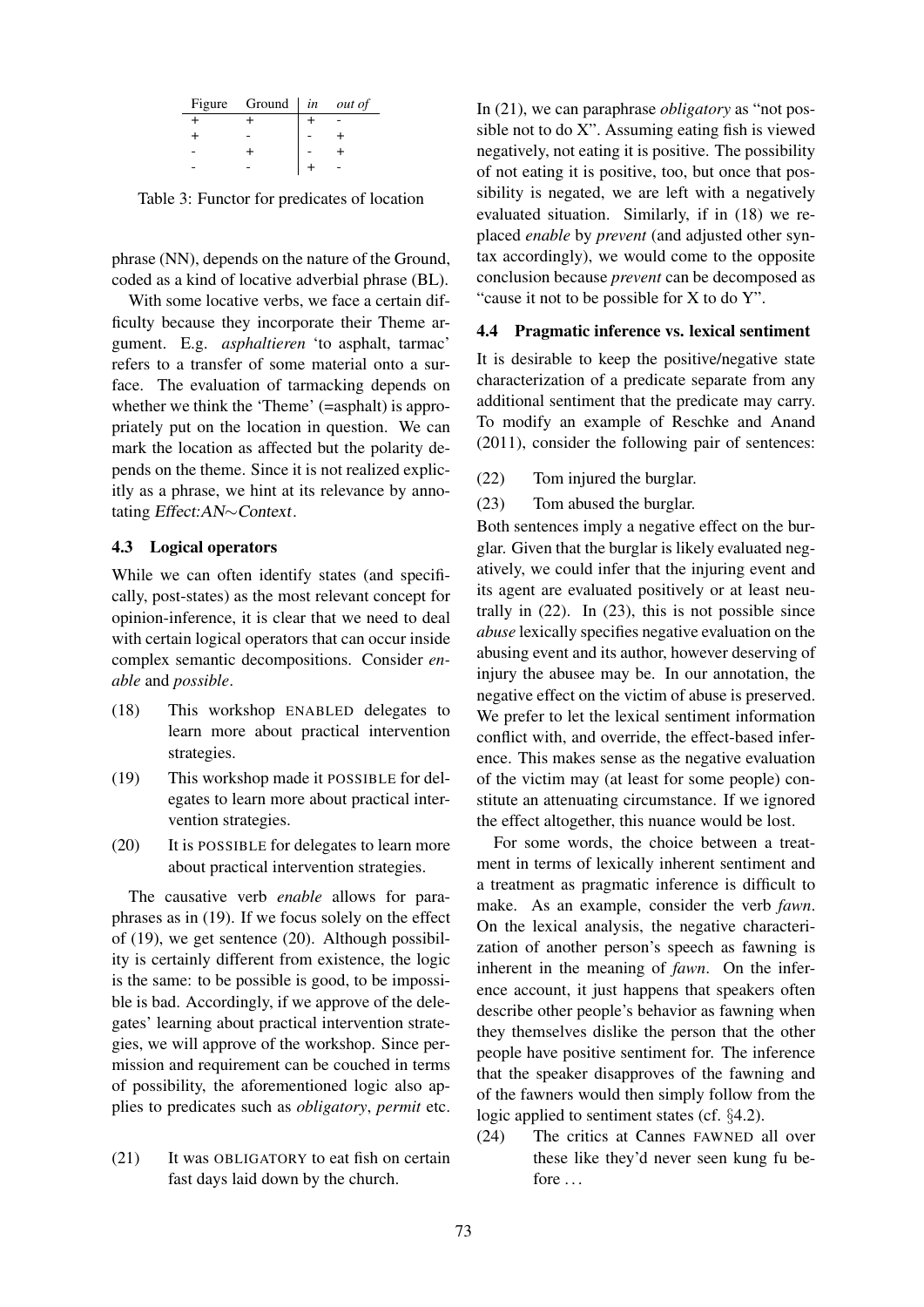#### 5 Inter-annotator agreement

We assess the inter-annotator agreement for the annotation task by two measures: percent agreement and  $\kappa$  (Cohen, 1960). Percent agreement is the ratio of all identically annotated synsets against all annotated synsets. For each annotated synset, we compare the annotations from both annotators. If they are identical, the synset receives a credit of 1, while the synset receives no credit in case they are different. Finally, for all annotated synsets we add up the credit and divide the sum by the number of annotated synsets. Note that for synsets with multiple annotations, we do not consider the order of the individual annotations.

For  $\kappa$ , we proceed as follows. For each GermaNet synset, we extract the phrase labels from the valence frames that come with the example sentences. In order not to artificially inflate or deflate the inter-annotator agreement, we discard any duplicate valence frames that may arise from syntactically identical examples. From the extracted phrase labels, we construct three types of units: (i) phrase labels-only (PHL), (ii) phrase label relations (REL) and (iii) context-dependent phrase labels (CON). PHL relates to annotations like *+Effect:AN* where there is positive/negative effect on one phrase label. Units of type REL correspond to all pairwise combinations of phrase labels of a given valence frame. An annotation example is *Effect:NN*∼*AN* where the effect on NN is dependent on the evaluation of AN. Contextdependent effect on an entity, annotated as e.g. *Effect:AN*∼*Context*, corresponds to CON. For this unit, we construct a combination between a given phrase label and the term "Context", connected by the ∼ symbol. Finally, for each annotation of a synset, we project the annotation onto these units. For cases, where there is no match, we ascribe "Default" for no annotation. We then compute Cohen's  $\kappa$  separately for each of the three units.

In total, two annotators, both authors of this paper, independently annotated 726 GermaNet synsets over two annotation phases. In the exploratory phase I, we annotated 226 GermaNet synsets following the annotation guidelines for EffectWordNet by Choi and Wiebe (2014). In phase II, we annotated 500 synsets using the scheme presented in §4. In both phases, for each annotation round, we randomly selected the synsets to be annotated and discussed differences after the annotation and accordingly adjusted the guidelines.

The agreement results are presented in Table 4. Due to different annotation formats, we only report  $\kappa$  values for the annotations from phase II. For phase II, the agreement after the first 100 instances is very good with percent agreement values around 0.8 and  $\kappa$  values between 0.75 and 0.94. The first round (1-100) had low results because it was the first attempt to apply our own more extensive scheme. After each annotation round, we adjudicated the annotations, resolving almost all differences between the annotators. The bottom row in Table 4 shows the agreement results for all annotations *after* adjudication. Note that we manually reannotated the adjudicated synsets from phase I according to the final guidelines, in order to be able to include them in the overall computation of the inter-annotator agreement and for use as additional seed data in future work on label propagation.

It is not possible to directly compare our results to the annotation for EffectWordNet. Though that annotation effort was bigger in that all 1030 Word-Net senses of 1143 lemmas were covered, the annotation was only done by a single annotator (Choi and Wiebe, 2014). Thus, no agreement information is available for those annotations. However, the relevant annotator had taken part in a prior annotation study (Choi et al., 2014), where two annotators achieved a  $\kappa$  of 0.75 on 151 senses that were to be labeled as either +effect; -effect; or neutral.

By contrast, we performed double annotation on 726 GermaNet synsets. However, our annotation scheme is more extensive in several respects. It allows for the annotation of more opinion inference-relevant predicates and it takes into account syntactic valence information about the entity affected. Despite this added complexity, we have achieved good agreement results for all of the GermaNet senses that we have annotated so far.

Among the synset members of the 726 annotated synsets, there are 148 unique lemmas with more than one GermaNet synset whose different senses have all been annotated. Following Choi and Wiebe (2014), we conduct an analysis of the effect ambiguity for these lemmas across their different senses. We find 110 of the 148 lemmas (74.3%) to have an inconsistent effect on an affected entity (polarity / affected entity, or both) across their different senses. 26 of these 110 lemmas show effects with different polarities on an affected entity. Consider e.g. *ausstoßen* which entails a positive effect on its object in its 'to emit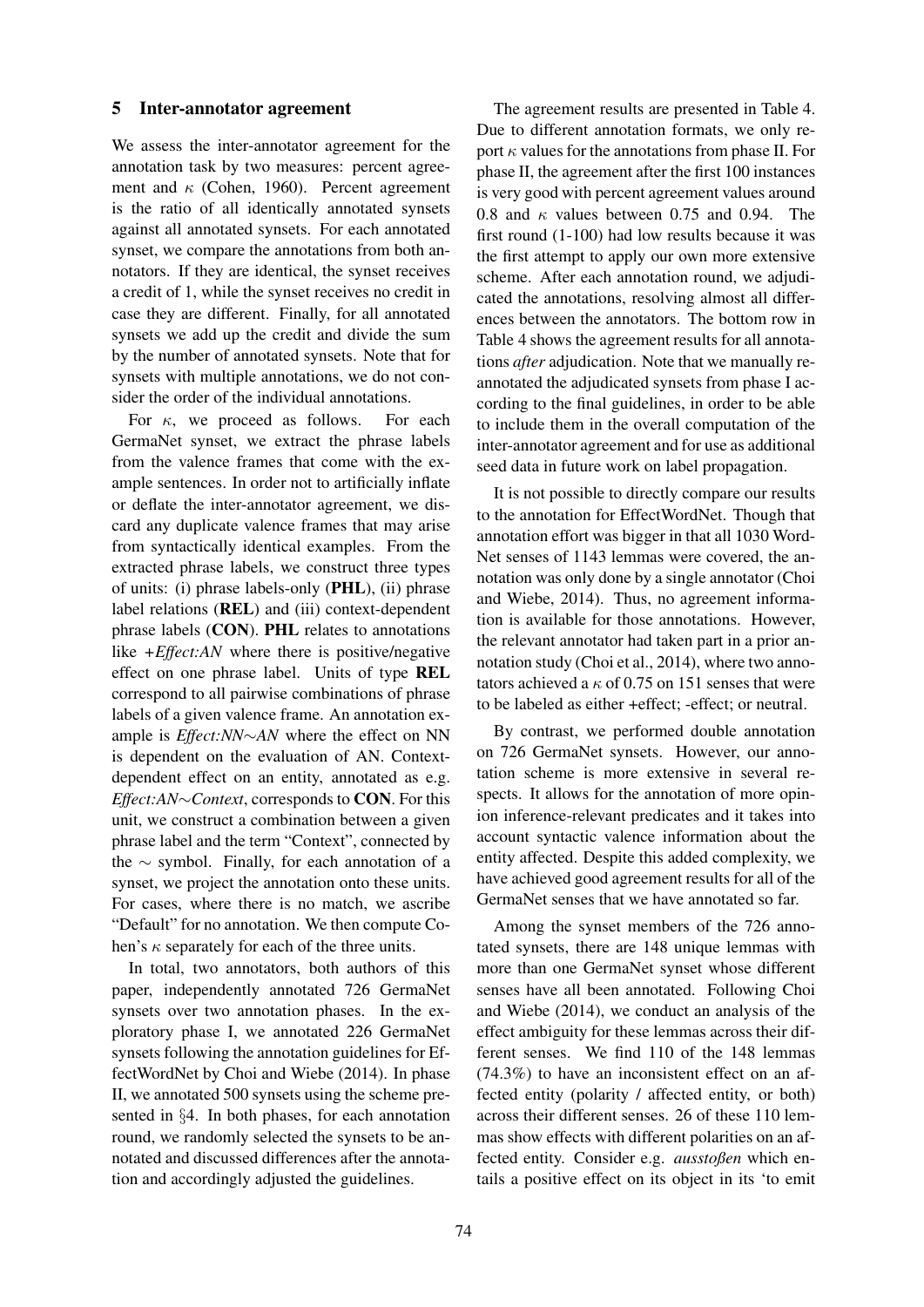|        |                | Percent   | Cohen's Kappa |      |            |
|--------|----------------|-----------|---------------|------|------------|
|        | <b>Synsets</b> | agreement | PHI.          | REL  | <b>CON</b> |
| Ī      | $1-59$         | 0.75      | n/a           | n/a  | n/a        |
| Phase  | 60-133         | 0.68      | n/a           | n/a  | n/a        |
|        | 134-226        | 0.76      | n/a           | n/a  | n/a        |
|        | $1 - 100$      | 0.46      | 0.16          | 0.17 | 0.18       |
|        | 101-150        | 0.76      | 0.87          | 0.92 | 0.93       |
|        | 151-200        | 0.68      | 0.78          | 0.85 | 0.78       |
|        | 201-250        | 0.76      | 0.81          | 0.86 | 0.91       |
| Phase  | 251-300        | 0.80      | 0.80          | 0.75 | 0.84       |
|        | 301-401        | 0.80      | 0.84          | 0.81 | 0.85       |
|        | 402-500        | 0.82      | 0.91          | 0.90 | 0.95       |
| Adjud. | 1-726          | 0.97      | 0.98          | 0.98 | 0.99       |

Table 4: Inter-annotator agreement for phase I (EffectWordNet scheme) and phase II (our scheme). Bottom row: agreement after adjudication.

sth' sense<sup>7</sup> but negative effect on its object in the sense of 'to expel so'. This indicates that effect ambiguity is also prevalent in German and confirms the need for a sense-level lexical resource.

# 6 Conclusion and Future Work

We have presented an annotation scheme for effect-related information in a lexical resource that significantly extends prior work. We have broadened the coverage, and made more systematic the understanding of effect-related predicates by framing them in terms of lexical decomposition. First, in addition to effects resulting from causing events, we also take into account resulting states of events that need not involve a specific cause (e.g. *fall*) and even simple states and properties (e.g. *high*). Second, the states or relations that occur in effect-related predicates are not limited to ones referring to existence, possession or affectedness. Verbs of location, similarity, and sentiment are relevant, too. Third, our annotation scheme deals explicitly with predicates where the evaluation of an event requires considering a relation between two semantic roles (e.g. *give [me] [a cookie]*, *make [Kim] [happy]*).

We have achieved good levels of agreement given the complexity of the task. In successfully working on German data, we have provided further evidence that opinion inference and the relevance of lexical knowledge to support it are independent of specific languages.

A significant benefit of relating our annotations to example sentences and their syntactic valence descriptions is that we thereby generated sensedisambiguated data that can be used in evaluat-

ing an opinion-inference system for German. The GermaNet data that we have annotated so far will be made available to the research community.<sup>8</sup> In ongoing work, we are finishing the double annotation of the second half of our data set, which we will then also publish. In addition, we are beginning to experiment with ways to propagate the effect information on our seed data throughout GermaNet's verbal and adjectival synsets.

With regard to the annotation scheme, one issue that we have not dealt with so far is that for a given predicate multiple end states could be relevant, depending on the context. As an example consider the synset containing verbs of resource extraction such as *gewinnen* and *fördern*, which can co-occur with arguments realizing the agent, the theme and the source location. On the one hand, the agent's possession that results from oil/gas/mineral extraction may be relevant in some contexts such as thinking about the wealth of nations. On the other hand, the theme's (dis)location can be relevant, for instance, when arguing about whether to extract fossil fuels or leave them in the ground to mitigate climate change. Predicates with multiple relevant post-states may account for some of our annotation differences. Studying this issue more calls for performing annotation of actual corpus instances along the lines of Deng et al. (2013).

Another issue that we are pursuing is the inventory of different functors that are needed to reason about the post-states. Compare the functors for possession in Table 1, for similarity in Table 2, and for location in Table 3. All of them involve two arguments. Ignoring the role names, we see that the functors for possession and location are isomorphic, while that for similarity is different. Given a small number of arguments for a (post-)state and the possible assignments of +/- values to these arguments and to the state, only a relatively small number of functor types is at all possible. The question is which of the possible functors actually occur, and with what frequency.

### Acknowledgments

The authors were partially supported by the German Research Foundation (DFG) under grant RU 1873/2-1.

<sup>&</sup>lt;sup>7</sup>For instance, emitting smoke causes the smoke to exist.

<sup>8</sup>http://www.uni-hildesheim.de/ ruppenhofer/pages/datasets.html